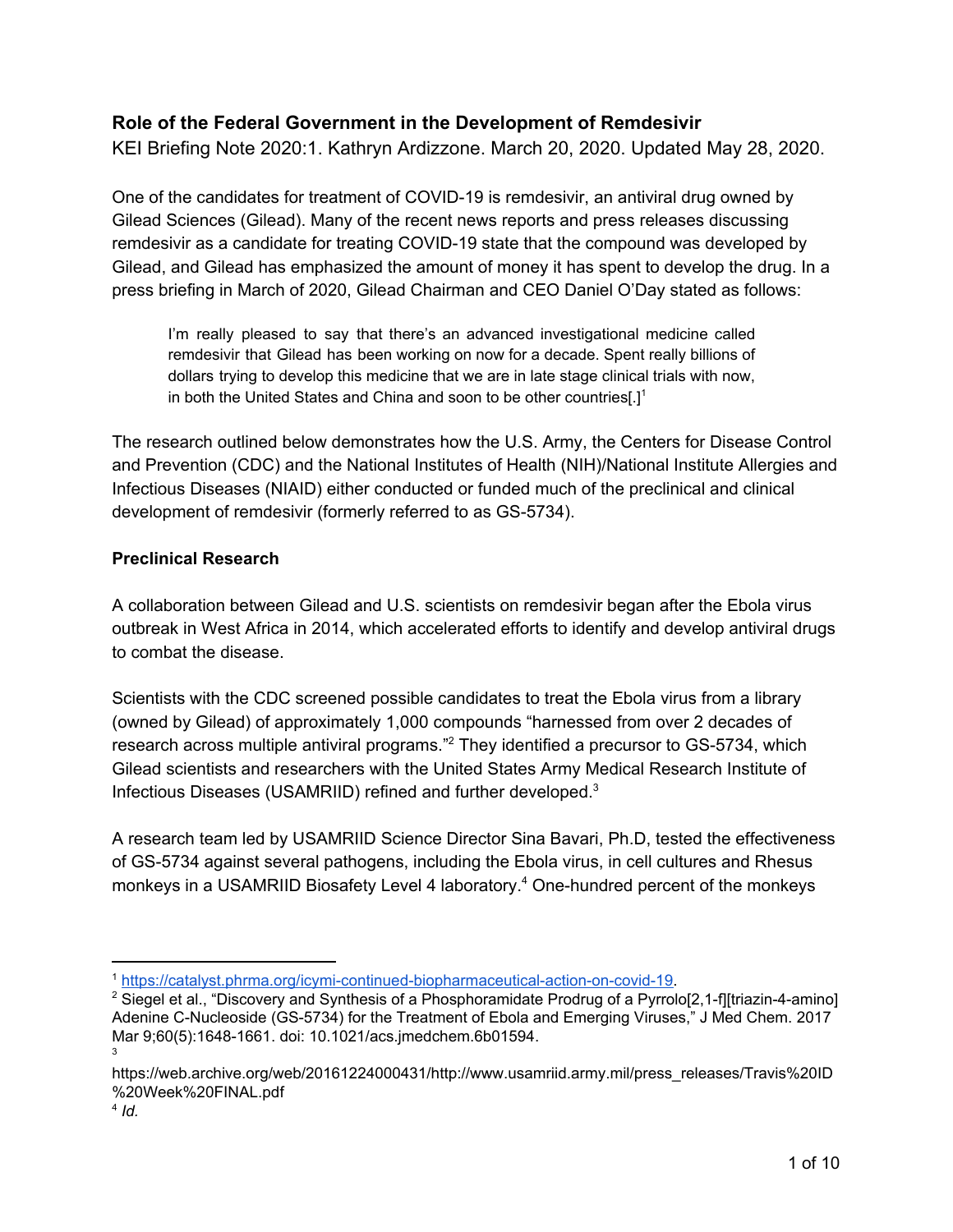who were treated with GS-5734 three days after being infected with Ebola virus survived the disease. 5

Although the focus of the study was on the drug's effect in the Ebola virus, it laid the groundwork for developing remdesivir as a possible treatment for the coronavirus. An article reporting the results of the study states that "the broad-spectrum antiviral activity of GS-5734 *in vitro* against other pathogenic RNA viruses, including filoviruses, arenaviruses, and coronaviruses, suggests the potential for wider medical use.<sup>"6</sup> The study was supported by "[t]he Joint Science and Technology Office for Chemical and Biological Defense (JSTO-CBD) of the Defense Threat Reduction Agency (DTRA) under plan #CB10218" and Grant No. R01AI113321.<sup>7</sup> R01AI113321 is a NIAID grant to Rachel Fearns with Boston University for a total of \$1,659,997. 8

The contributions by CDC and USAMRIID described above have been acknowledged for playing an important role in the discovery and early development of remdesivir. According to one article about GS-5734 written by Gilead scientists and others, "[t]he partnership with government organizations, including CDC and USAMRIID, that generated the screening data and conducted the rhesus efficacy studies was critical to the successful identification of [remdesivir]." 9

The results of the Rhesus monkey study led scientists with the University of North Carolina-Chapel Hill, Vanderbilt University, and Gilead (coordinated by the Antiviral Drug Discovery and Development Center, or AD3C) to investigate GS-5734 as a candidate for treating Middle East respiratory syndrome (MERS) and severe acute respiratory syndrome  $(SARS)$ , which are caused by coronaviruses.<sup>10</sup> More specifically, SARS-CoV-2, the virus that causes COVID-19, belongs to the Betacoronavirus genus of the Coronaviridae family, which includes  $SARS-CoV$  and MERS-CoV.<sup>11</sup> The scientists found that the compound prevents replication in a wide range of coronaviruses in human lung cells and that it is effective against

<sup>5</sup> *Id.*

<sup>&</sup>lt;sup>6</sup> Warren, Travis K et al. "Therapeutic efficacy of the small molecule GS-5734 against Ebola virus in rhesus monkeys." Nature vol. 531,7594 (2016): 381-5. doi:10.1038/nature17180 (emphasis added). 7 *Id.*

<sup>&</sup>lt;sup>8</sup> The NIH RePORTER database (projectreporter.nih.gov) does not always indicate what portion of the grant awards was dedicated exclusively to remdesvir research and development.

 $9$  Siegel et al., "Discovery and Synthesis of a Phosphoramidate Prodrug of a Pyrrolo[2,1-f][triazin-4-amino] Adenine C-Nucleoside (GS-5734) for the Treatment of Ebola and Emerging Viruses," J Med Chem. 2017 Mar 9;60(5):1648-1661. doi: 10.1021/acs.jmedchem.6b01594.

<sup>&</sup>lt;sup>10</sup> Sheahan, Timothy P et al. "Broad-spectrum antiviral GS-5734 inhibits both epidemic and zoonotic coronaviruses." Science translational medicine vol. 9,396 (2017): eaal3653. doi:10.1126/scitranslmed.aal3653.

<sup>11</sup> Ko et al., "Arguments in favour of remdesivir for treating SARS-CoV-2 infections," International Journal of Microbial Agents, 2020 Mar 6, 10.1016/j.ijantimicag.2020.105933.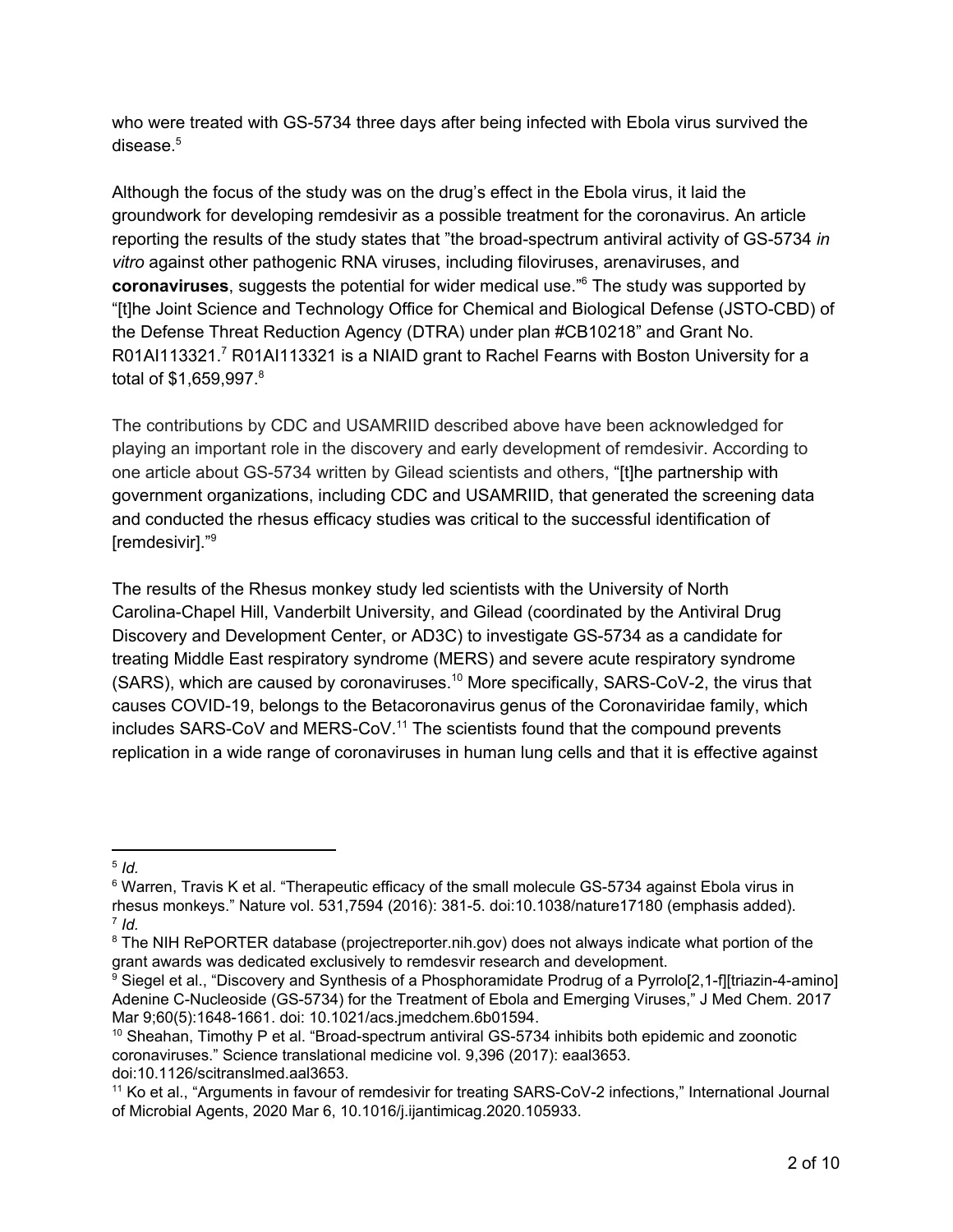SARS-CoV in mice.<sup>12</sup> According to the article reporting the results of the study, titled "Broad-spectrum antiviral GS-5734 inhibits both epidemic and zoonotic coronaviruses," this research was funded by the following NIH grants:

- U19 AI109761, a NIAID grant to Columbia University for a total of \$32,615,935;
- R01 AI108197, a NIAID grant to Vanderbilt University for a total of \$4,235,454;
- R01 AI132178, a NIAID grant to UNC-Chapel Hill for a total of \$3,788,580;
- $\bullet$  P30 DK065988, a "Center Core Grant" to UNC-Chapel Hill;<sup>13</sup> and
- U19 AI109680, a grant to the University of Alabama for a total of \$34,907,030.

U19AI109680 funded the AD3C. Dr. Richard Whitley, a professor at UAB $^{14}$  and member of the Board of Directors of Gilead,  $15$  is the principal investigator for this grant.

Next, UNC-Chapel Hill, Vanderbilt, and Gilead scientists performed an investigation showing that remdesivir was more effective than other treatments against MERS-CoV in mice and human cell cultures.<sup>16</sup> The study was funded by NIAID Grant No. 5R01AI132178 (\$1,166,670).

A later study of remdesivir in mice showed that the drug inhibits coronavirus replication.<sup>17</sup> This research, performed by scientists with Vanderbilt, UNC-Chapel Hill, and Gilead, as well as the University of the South, was funded by NIH and UNC-Chapel Hill grants:

[T]he Antiviral Drug Discovery and Development Center 5U19AI109680, National Institutes of Health grants R01AI108197 and 5T32AI089554 (M.L.A.), and the UNC Cystic Fibrosis and Pulmonary Diseases Research and Treatment Center (BOUCHE15RO and NIH P30DK065988). 18

14

 $12$  Sheahan, Timothy P et al. "Broad-spectrum antiviral GS-5734 inhibits both epidemic and zoonotic coronaviruses." Science translational medicine vol. 9,396 (2017): eaal3653. doi:10.1126/scitranslmed.aal3653.

<sup>13</sup> On May 21, 2020, KEI obtained Freedom of Information Act (FOIA) records related to P30 DK065988. They confirmed that the grant was related to the research discussed in the article titled, "Broad-spectrum antiviral GS-5734 inhibits both epidemic and zoonotic coronaviruses," but did not add clarity to what portion of the P30 DK065988 grant, which is largely directed toward cystic fibrosis research, supported the study.

[https://www.uab.edu/news/health/item/11082-investigational-compound-remdesivir-developed-by-uab-an](https://www.uab.edu/news/health/item/11082-investigational-compound-remdesivir-developed-by-uab-and-nih-researchers-being-used-for-treatment-of-novel-coronavirus) [d-nih-researchers-being-used-for-treatment-of-novel-coronavirus.](https://www.uab.edu/news/health/item/11082-investigational-compound-remdesivir-developed-by-uab-and-nih-researchers-being-used-for-treatment-of-novel-coronavirus)

<sup>15</sup> [https://www.gilead.com/about/leadership/board-of-directors/richard-whitely.](https://www.gilead.com/about/leadership/board-of-directors/richard-whitely)

 $16$  Sheahan, Timothy P et al. "Comparative therapeutic efficacy of remdesivir and combination lopinavir, ritonavir, and interferon beta against MERS-CoV." Nature communications vol. 11,1 222. 10 Jan. 2020, doi:10.1038/s41467-019-13940-6.

<sup>&</sup>lt;sup>17</sup> Agostini, Maria L et al. "Coronavirus Susceptibility to the Antiviral Remdesivir (GS-5734) Is Mediated by the Viral Polymerase and the Proofreading Exoribonuclease." mBio vol. 9,2 e00221-18. 6 Mar. 2018, doi:10.1128/mBio.00221-18.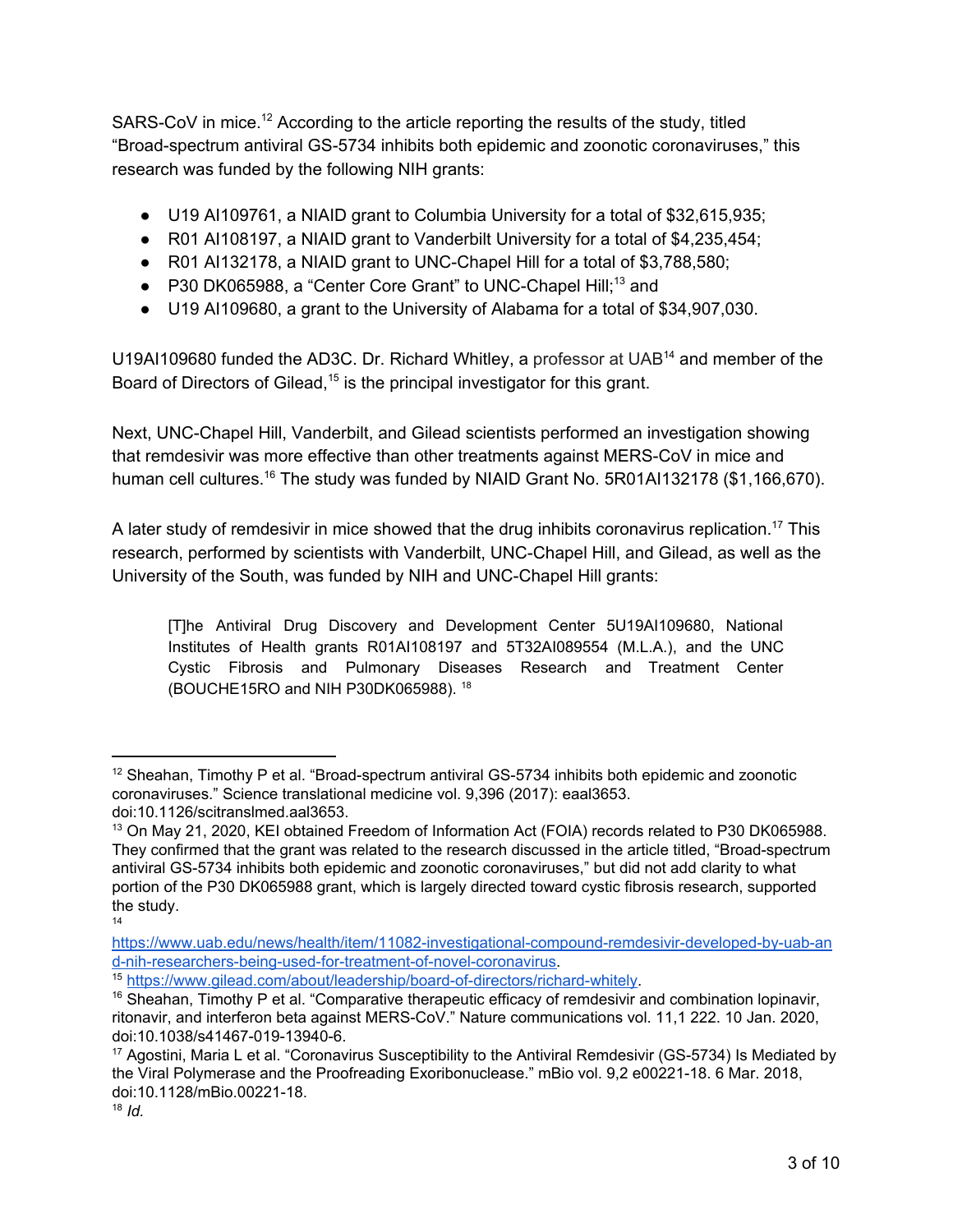Grant No. 5T32AI089554 is a NIAID grant to Vanderbilt University totalling \$726,584. The other NIH grants supporting the study were described above.

More recently, U.S. scientists investigated remdesivir in MERS-CoV-infected monkeys and found that the drug reduced the severity of the disease, inhibited virus replication, and mitigated damage to the lungs.<sup>19</sup> This research was funded by "the Intramural Research Program of NIAID, NIH, and federal funds from the Biomedical Advanced Research and Development Authority[.]"<sup>20</sup>

Other recent preclinical research on remdesivir was conducted by Canadian<sup>21</sup> and Chinese<sup>22</sup> scientists.

The preclinical research discussed above is relevant to the development of remdesivir, including as a treatment option for COVID-19. A recent article reviewing remdesivir studies states that the data from these studies "provide preliminary evidence supporting the clinical potential of remdesivir for human infections caused by contemporary and emerging coronaviruses, including SARS-CoV-2. $^{22}$  Because this research was conducted by U.S. scientists and funded by U.S. taxpayers, it is not accurate to state or imply that remdesivir's development has been funded and conducted by Gilead alone.

## **Clinical Research**

Clinical research on remdesivir began in late 2015 or early 2016, when the compound was administered to a Scottish healthcare worker, Pauline Cafferkey, $^{24}$  who contracted Ebola virus during a humanitarian mission in Sierra Leone.<sup>25</sup> The study of remdesivir in Cafferkey was funded by Royal Free London NHS Foundation Trust. Gilead provided GS-5734 free of charge through its compassionate use program. $26$  Remdesivir was also administered to an infant born with the Ebola virus.<sup>27</sup>

<sup>&</sup>lt;sup>19</sup> De Wit et al., "Prophylactic and therapeutic remdesivir (GS-5734) treatment in the rhesus macaque model of MERS-CoV infection," PNAS 13 Feb 2020, [https://doi.org/10.1073/pnas.1922083117.](https://doi.org/10.1073/pnas.1922083117) <sup>20</sup> *Id.*

<sup>&</sup>lt;sup>21</sup> Gordon et al., "The antiviral compound remdesivir potently inhibits RNA-dependent RNA polymerase from Middle East respiratory syndrome coronavirus," Journal of Biological Chemistry 24 Feb. 2020, doi: 10.1074/jbc.AC120.013056.

 $22$  Al-Tawfiq et al., "Remdesivir as a possible therapeutic option for the COVID-19," Travel Medicine and Infectious Diseases 5 Mar 2020 [https://doi.org/10.1016/j.tmaid.2020.101615.](https://doi.org/10.1016/j.tmaid.2020.101615)

<sup>&</sup>lt;sup>23</sup> Ko et al., "Arguments in favour of remdesivir for treating SARS-CoV-2 infections," International Journal of Microbial Agents, 2020 Mar 6, <https://doi.org/10.1016/j.ijantimicag.2020.105933/>.

<sup>&</sup>lt;sup>24</sup> [https://www.thelancet.com/journals/lancet/article/PIIS0140-6736\(16\)30369-5/fulltext.](https://www.thelancet.com/journals/lancet/article/PIIS0140-6736(16)30369-5/fulltext)

<sup>&</sup>lt;sup>25</sup> Jacobs, Michael et al. "Late Ebola virus relapse causing meningoencephalitis: a case report." Lancet (London, England) vol. 388,10043 (2016): 498-503. doi:10.1016/S0140-6736(16)30386-5. <sup>26</sup> *Id.*

<sup>27</sup> Dörnemann, Jenny et al. "First Newborn Baby to Receive Experimental Therapies Survives Ebola Virus Disease." The Journal of infectious diseases vol. 215,2 (2017): 171-174. doi:10.1093/infdis/jiw493.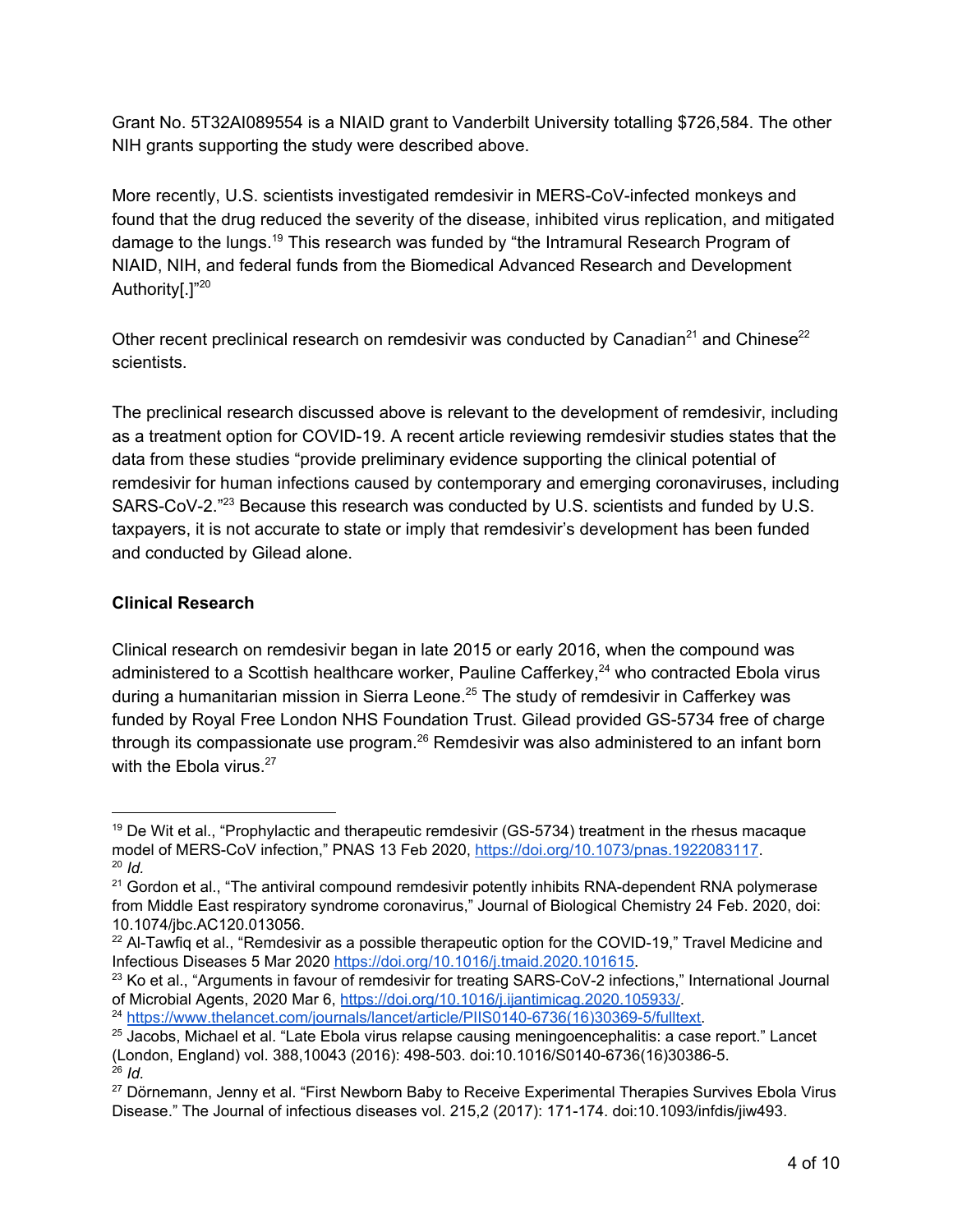From July 1, 2016 to October 7, 2019, GS-5734 was investigated in humans in Clinical Trial No. NCT02818582, "GS-5734 to Assess the Antiviral Activity, Longer-Term Clearance of Ebola Virus, and Safety in Male Ebola Survivors With Evidence of Ebola Virus Persistence in Semen." This clinical trial was sponsored by NIAID.

From November 20, 2018, to August 9, 2019, 681 patients with Ebola were enrolled in Clinical Trial No. NCT03719586, "Investigational Therapeutics for the Treatment of People With Ebola Virus Disease." The patients were administered four different treatments in centers across the Democratic Republic of Congo. Remdesivir was administered to 175 of the patients, and no serious adverse side effects were reported. The trial was funded:

primarily by the National Institute of Allergy and Infectious Diseases (NIAID), National Institutes of Health (NIH). In-kind support and cosponsorship were provided by the national government of the Democratic Republic of Congo (DRC) and the African Coalition for Epidemic Research, Response, and Training. Logistic support was provided by the World Health Organization (WHO). Some funding for NIAID was provided by the National Cancer Institute through a contract (HHSN261200800001E) with Leidos Biomedical Research and subcontracts to the Mitchell Group. The Biomedical and Advanced Research and Development Authority of the U.S. Department of Health and Human Services provided financial support for the production of ZMapp (contract number, HHSO100201400009C) and REGN-EB3 (contract number, HHSO100201700016C). NIAID and the Defense Advanced Research Projects Agency of the U.S. Department of Defense provided financial support for the production and provision of MAb114. Mapp Biopharmaceutical provided ZMapp, Gilead Sciences provided remdesivir, and NIAID provided MAb114 to the project. Regeneron Pharmaceuticals provided financial support for the provision of REGN-EB3 to the project.<sup>28</sup>

In its SEC 10-k filings for the years ending in 2015 and 2016, Gilead reported that it was investigating GS-5734 in healthy human volunteers to establish the drug's safety; however, a search for "GS-5734" at ClinicalTrials.gov did not yield any results describing a 2015 or 2016 Gilead-sponsored trial of the compound.

Gilead pursued a path to FDA approval of remdesivir under the FDA's Animal Rule, in which the FDA may rely on efficacy findings from animal studies of a drug in cases where it is not feasible or ethical to conduct human trials.

After the COVID-19 outbreak, a number of clinical trials began investigating remdevisir in patients who contracted the virus, including a trial conducted by NIAID and others funded by the NIH. A spreadsheet listing those trials is available [here.](https://docs.google.com/spreadsheets/d/1TrWAz_HM6LIZ4ZeRS9YkbprANRMtQDMcErNkQRouNUE/edit?ts=5e74e102#gid=1078392435)

<sup>&</sup>lt;sup>28</sup> Mulangu, S. et al. A randomized, controlled trial of Ebola virus disease therapeutics. N. Engl. J. Med. 381, 2293–2303 (2019), DOI: 10.1056/NEJMoa1910993.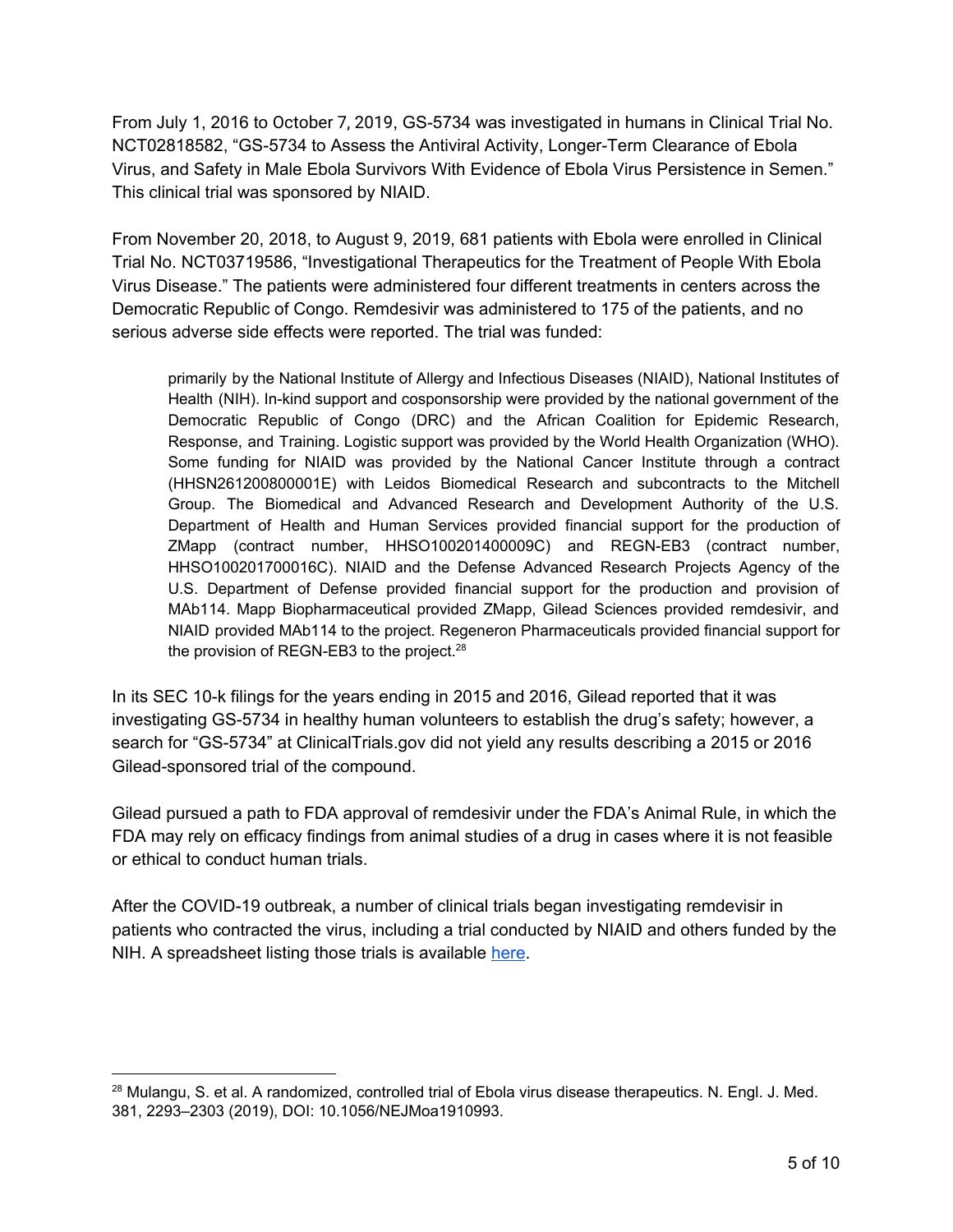## **Timeline**

**2008. April 23**. Gilead files U.S. provisional patent application 61/047,263. This provisional application names Aesop Cho and Choung Kim, Gilead in-house scientists, as co-inventors. This application appears to have claimed the remdesivir compound formula.

| application | assignee | priority date | patent    | issue date |
|-------------|----------|---------------|-----------|------------|
| 12/428,234  | Gilead   | Apr. 23, 2008 | 8,012,941 | 09/06/2011 |
| 12/428,176  | Gilead   | Apr. 23, 2008 | 8,008,264 | 08/30/2011 |
| 13/196,117  | Gilead   | Apr. 23, 2008 | 8,318,682 | 11/27/2012 |
| 13/649,511  | Gilead   | Apr. 23, 2008 | 8,853,171 | 10/07/2014 |
| 15/288,271  | Gilead   | Apr. 23, 2008 | RE46,762  | 03/27/2018 |

**U.S. members of the 61/047,263 patent family**

**2014. February 12.** The National Institute of Allergy and Infectious Diseases (NIAID) awards the University of Alabama Birmingham (UAB) U19AI109680, a multi-year grant with a total cost of \$34,907,030 as of March 2020 according to Project REPORTER. The UAB is funding the Antiviral Drug Discovery and Development Center (AD3C) with this grant, which supports preclinical research on remdesivir, as described above. Dr. Richard Whitley, a professor at UAB and member of the Board of Directors of Gilead, is a principal investigator for this grant.

**2015**. Gilead begins investigating GS-5734 for treatment of the Ebola virus in a Phase I study, according to Gilead's SEC 10-k for 2015.

**2015. Sept 18**. Remdesivir was granted orphan disease designation for the treatment of Ebola virus.

**2015. Oct 9.** A patent application associated with remdesivir is filed, U.S. Provisional Application No. 62/239,696 filed ("the '696 patent application"). The '696 patent application is linked to International Application No. PCT/US2016/052092, "Methods for Treating Arenaviridae and Coronaviridae Virus Infections." PCT/US2016/052092 is listed in an article demonstrating that GS-5734 is a possible treatment for the coronavirus.

| application | assignee | priority date | patent     | lissue date              |  |
|-------------|----------|---------------|------------|--------------------------|--|
| 15/267,433  | Gilead   | 09-16-2015    | 10,251,904 | April 9, 2019            |  |
| 16/265,016  | Gilead   | 09-16-2015    | pending    | $\overline{\phantom{0}}$ |  |

**U.S. members of the PCT/US2016/052092 patent family**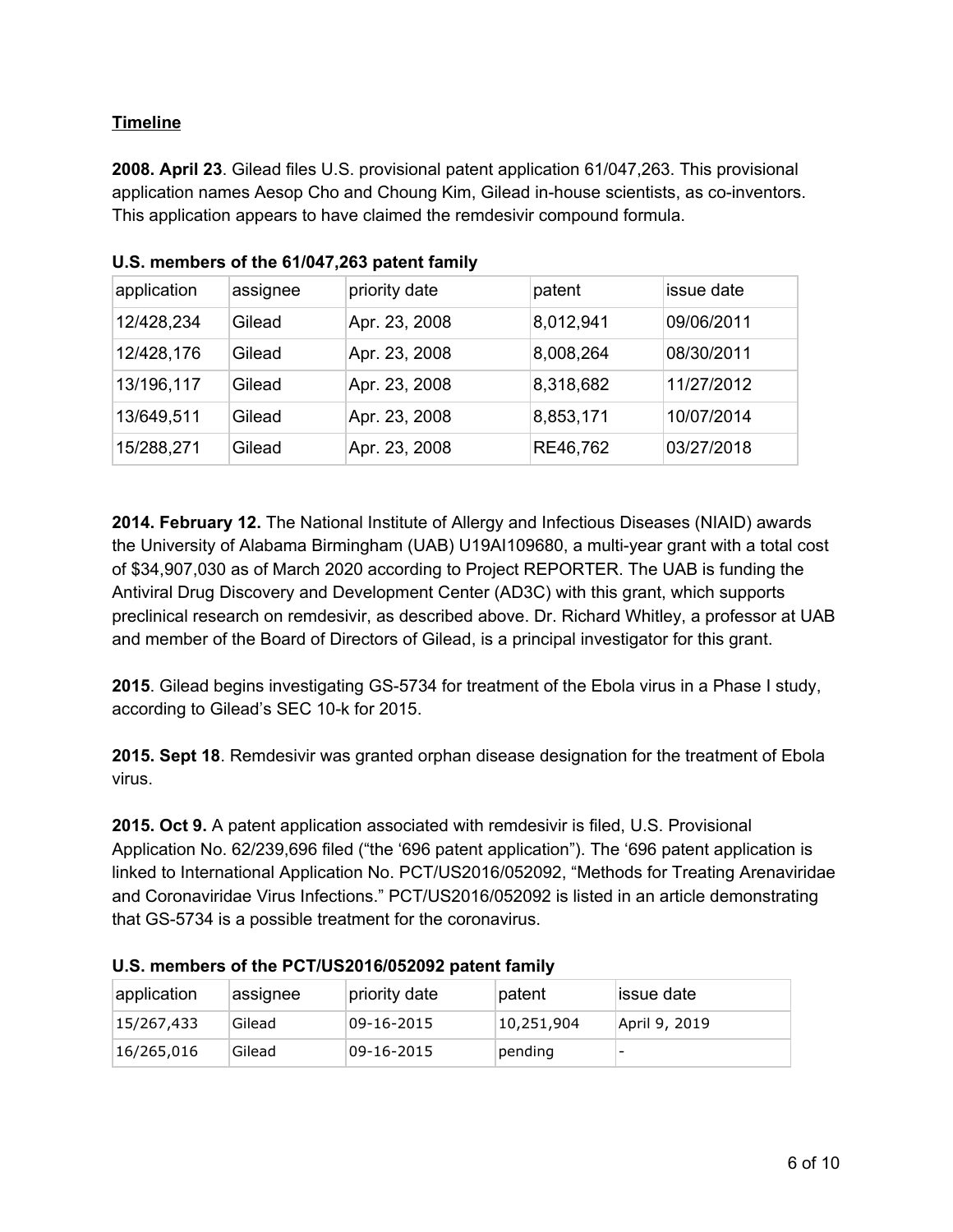Also on this same date, USAMRIID issues a press release stating that "Rhesus monkeys were completely protected from the deadly Ebola virus when treated three days after infection with a compound that blocks the virus's ability to replicate. These encouraging preclinical results suggest the compound, known as GS-5734, should be further developed as a potential treatment[.]"

**2015. Oct 21.** Gilead issues a press release about GS-5734. Among other things, the press release states that:

- "Gilead provided GS-5734 to a Scottish healthcare worker who contracted the Ebola virus, in fulfillment of a compassionate use request."
- "GS-5734 was discovered as part of Gilead's program to screen compounds in its libraries for activity against a range of potential emerging viruses, including Ebola. In collaboration with the Centers for Disease Control and Prevention (CDC) and the United States Army Medical Research Institute of Infectious Diseases (USAMRIID), the company identified GS-5734 in vitro activity against the Ebola virus."
- "In animal studies conducted at USAMRIID, treatment initiated on day 3 post-infection with Ebola virus resulted in 100 percent survival of monkeys. Data from these studies were recently presented at the annual Interscience Conference of Antimicrobial Agents and Chemotherapy / International Congress of Chemotherapy and Infection (ICAAC/ICC) meeting and at ID Week. Gilead recently initiated a Phase 1 clinical trial in healthy human volunteers to determine the safety, tolerability and pharmacokinetics of GS-5734."

**2016.** Gilead's study of GS-5734 as a treatment for the Ebola virus advances to Phase 2, according to Gilead's SEC10-k filing for 2016.

**2016. March 2.** Travis K. [Warren](https://www.nature.com/articles/nature17180#auth-1) (USAMRIID) and other scientists affiliated with USAMRIID, Boston University, and Gilead Sciences publish "Therapeutic efficacy of the small molecule GS-5734 against Ebola virus in rhesus monkeys" describing a preclinical study of GS-5734 in Rhesus monkeys.

- The "Acknowledgments" section states as follows: "Studies at USAMRIID were in part supported by The Joint Science and Technology Office for Chemical and Biological Defense (JSTO-CBD) of the Defense Threat Reduction Agency (DTRA) under plan #CB10218. Work in the Fearns laboratory [Boston University] was supported by NIH R01AI113321."
- This is the first scientific article published at PubMed that mentions GS-5734.

**2016. March 3**. USAMRIID issues a press release reporting the preclinical study of remdesivir in Rhesus monkeys described in the March 2, 2016 article. Regarding the development of GS-5734, the press release provides the following information:

● The work is the result of a "continuing collaboration between USAMRIID and Gilead Sciences[.]"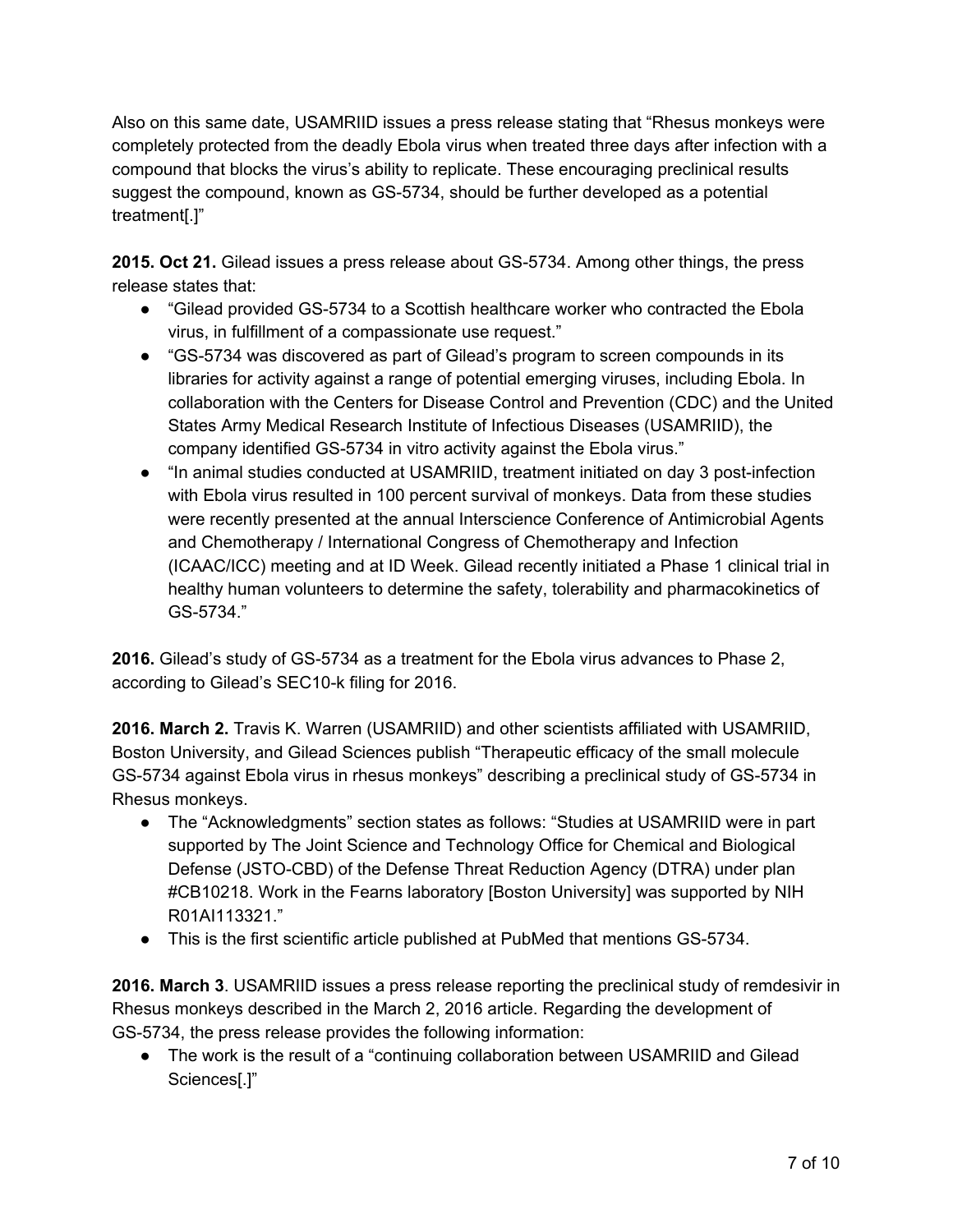- Scientists at the CDC screened compounds from Gilead's library of compounds to identify the precursor to GS-5734.
- Identifying the precursor to GS-5734 "led to the effort by Gilead and USAMRIID to further refine, develop and profile the compound[.]"
- "Led by USAMRIID Science Director Sina Bavari, Ph.D., the paper's senior author, the research team used cell culture and animal models to demonstrate the compound's antiviral activity against several pathogens, including Ebola virus."

**2016. July 1.** Start of NCT02818582, "GS-5734 to Assess the Antiviral Activity, Longer-Term Clearance of Ebola Virus, and Safety in Male Ebola Survivors With Evidence of Ebola Virus Persistence in Semen[,]" a Phase II clinical trial of the compound sponsored by NIAID.

**2016. Sept 16.** Gilead files Patent Application No.15/267,433**, "**Methods for treating arenaviridae and coronaviridae virus infections." This is the same title as the International Patent Application listed in the article titled, "Broad-spectrum antiviral GS-5734 inhibits both epidemic and zoonotic coronaviruses," which describes preclinical research indicating that "GS-5734 may prove effective against endemic MERS-CoV in the Middle East, circulating human CoV, and possibly most importantly, emerging CoV of the future."

**2017. June 28.** Researchers publish "Broad-spectrum antiviral GS-5734 inhibits both epidemic and zoonotic coronaviruses" which describes preclinical research indicating that "GS-5734 may prove effective against endemic MERS-CoV in the Middle East, circulating human CoV, and possibly most importantly, emerging CoV of the future."

- The Acknowledgments section (Funding) states: "We would like to acknowledge the following funding sources, Antiviral Drug Discovery and Development Center (5U19AI109680), grants from the National Institutes of Health (AI108197, AI109761) and Cystic Fibrosis and Pulmonary Research and Treatment Center (BOUCHE15RO and NIH P30DK065988). Additionally, compound formulation, pharmacokinetic and metabolism studies were performed and paid for by Gilead Sciences."
- The "Conflicts" section lists "International Application No. PCT/US2016/052092 filed by Gilead Sciences, Inc., directed to methods of treating coronaviridae virus infections."

**2019. March 28.** USAMRIID issues a press release stating that the FDA approved a plan for the development of remdesivir as a treatment for Ebola virus under the "Animal rule," which provides that "for certain products, when obtaining efficacy data from human patients is not ethical or feasible, the FDA may grant approval . . . . based on efficacy data from well-controlled studies in adequately characterized animal model(s), when the results of those studies establish that the drug candidate is reasonably likely to produce clinical benefit in humans."<sup>29</sup>

<sup>&</sup>lt;sup>29</sup> [https://www.usamriid.army.mil/press\\_releases/GLP\\_EBOV\\_Final\\_28\\_MAR.pdf](https://www.usamriid.army.mil/press_releases/GLP_EBOV_Final_28_MAR.pdf).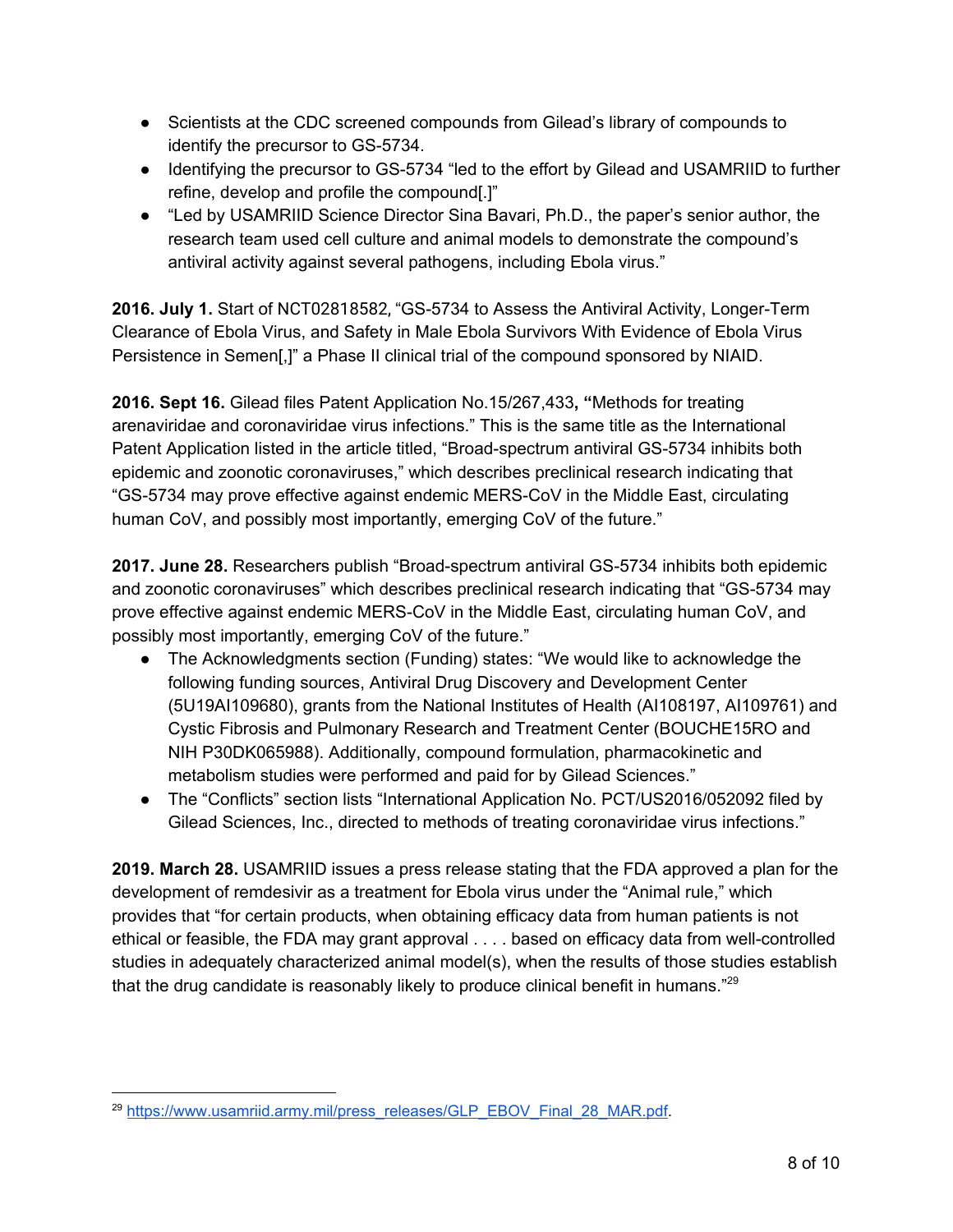**2019. Dec 31**. Chinese officials report an outbreak of pneumonia in the Huanan Seafood Wholesale Market in Wuhan, China.<sup>30</sup>

**2020. Jan 7.** Chinese authorities confirm that the pneumonia cluster was a novel coronavirus.

**2020. Feb 6.** Start of Clinical Trial No. NCT04257656, "A Phase 3 Randomized, Double-blind, Placebo-controlled, Multicenter Study to Evaluate the Efficacy and Safety of Remdesivir in Hospitalized Adult Patients With Severe 2019-nCoVRespiratory Disease." Sponsored by Capital University, a university in China.

**2020. Feb 7.** UAB issues a press release stating that remdesivir was "developed by UAB and NIH researchers." This press release acknowledges a "U19" grant to Dr. Richard Whitley, likely the NIH/NIAID grant number U19AI109680. Dr. Whitley is quoted as stating the following:

The collaboration between UAB, our colleagues at Southern Research, Vanderbilt University and the University of North Carolina, along with our pharmaceutical partner Gilead Sciences, is indicative of our collaborative approach to respond to outbreaks in real time, and in helping communities worldwide fight 2019-nCoV. This is a prime example of how the research we are conducting at UAB plays a critical role in treating patients on a global scale and our contribution of substantial scientific advances.

**2020. Feb 6.** Start of NCT04257656, "A Phase 3 Randomized, Double-blind, Placebo-controlled, Multicenter Study to Evaluate the Efficacy and Safety of Remdesivir in Hospitalized Adult Patients With Severe 2019-nCoVRespiratory Disease." Sponsored by Capital Medical University.

**2020. Feb 12.** Start of Clinical Trial No. NCT04252664, "A Phase 3 Randomized, Double-blind, Placebo-controlled Multicenter Study to Evaluate the Efficacy and Safety of Remdesivir in Hospitalized Adult Patients With Mild and Moderate 2019-nCoV Respiratory Disease." Sponsored by Capital Medical University and Chinese Academy of Medical Sciences.

**2020. Feb 21**. Start of Clinical Trial No. NCT04280705, "Adaptive COVID-19 Treatment Trial." Conducted by NIAID.

**2020. March 6.** Start of Clinical Trial No. NCT04292899, "A Phase 3 Randomized Study to Evaluate the Safety and Antiviral Activity of Remdesivir (GS-5734™) in Participants With Severe COVID-19." Sponsored by Gilead.

**2020. March 10.** Start of Clinical Trial No. NCT04302766, "Expanded Access Remdesivir (RDV; GS-5734.™)." Sponsored by USAMRIID.

<sup>30</sup> <https://www.who.int/csr/don/05-january-2020-pneumonia-of-unkown-cause-china/en/>.